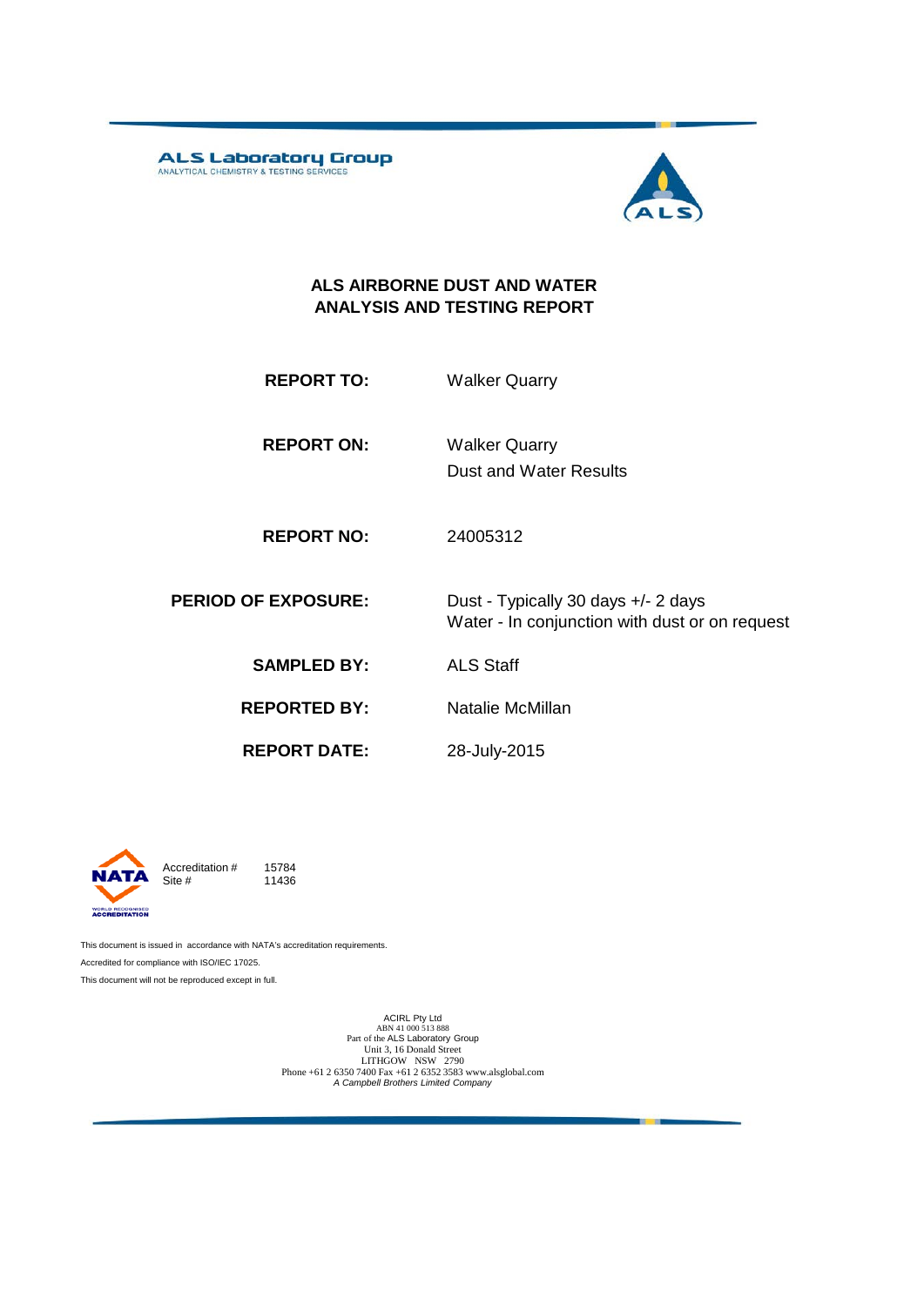# **ALS AIRBORNE DUST ANALYSIS AND TESTING REPORT**

## **WALKER QUARRY**

Month Jul-15<br>Date Replaced 25/06/2015 Date Replaced 25/06/2015<br>Date Collected 23/07/2015 Date Collected

## **DUST DEPOSITION RESULTS**

(g/m²/month)

| <b>GAUGE NO.</b> | INSOLUBLE SOLIDS | *COMBUSTIBLE MATTER | <u>**ASH</u> |
|------------------|------------------|---------------------|--------------|
| 62               | 2.9              | 2.2                 | 0.7          |
| 64               | 1.5              | ィっ                  | 0.3          |

No. of days exposed: 28

\* Result Calculated \*\* Incombustible Matter Analysed in accordance with AS3580.10.1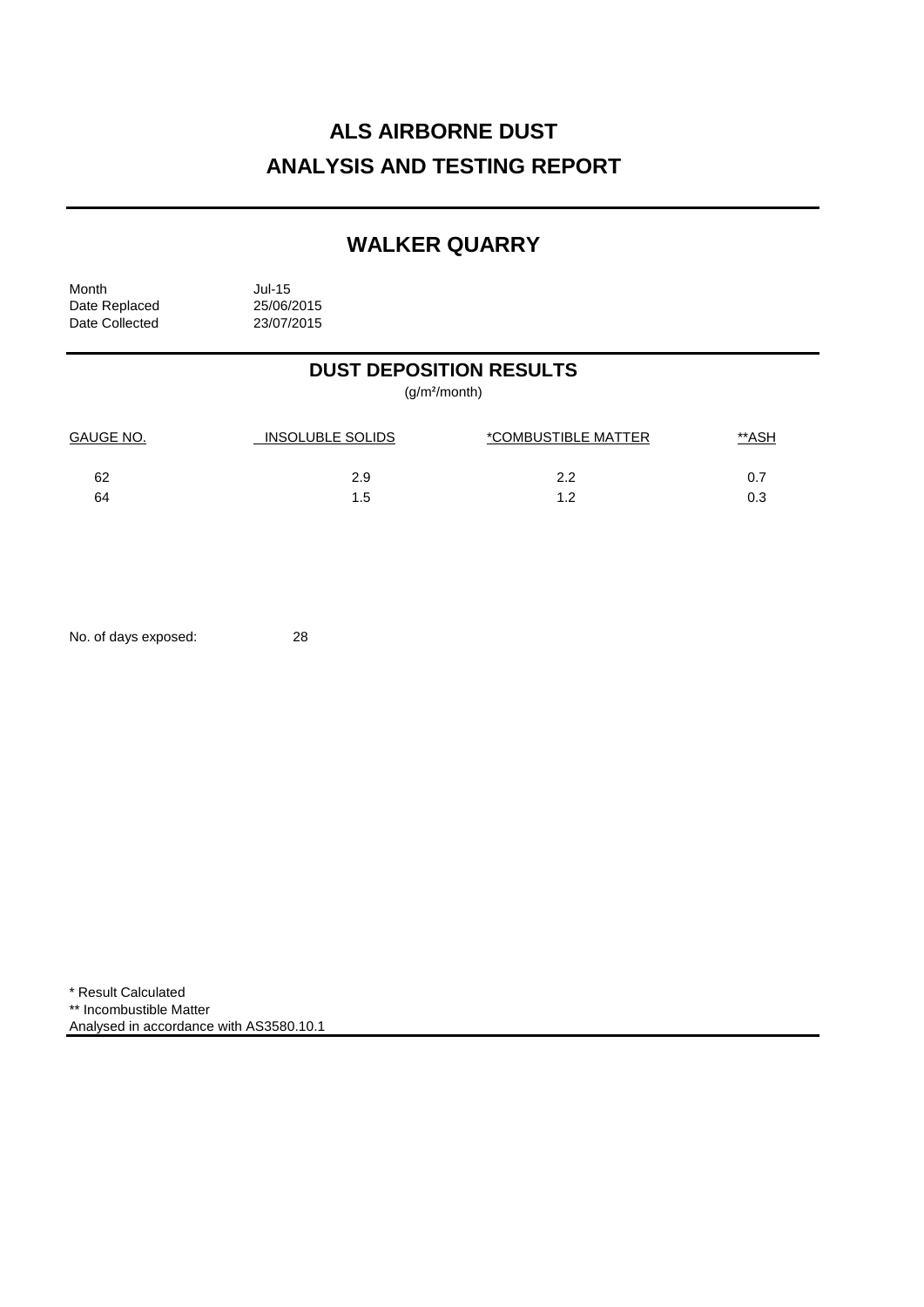# **ALS AIRBORNE DUST ANALYSIS AND TESTING REPORT**

## **WALKER QUARRY**

| Month          | $Jul-15$   |
|----------------|------------|
| Date Replaced  | 25/06/2015 |
| Date Collected | 23/07/2015 |

### **DUST GAUGE OBSERVATION**

| <u>  </u> GAUGE | <b>ANALYSIS OBSERVATIONS</b>                                                                                        |
|-----------------|---------------------------------------------------------------------------------------------------------------------|
| 62              | Water clear, bugs, organic matter, plant matter, fine<br>brown/grey dust & coarse brown/black dust                  |
| 64              | Water clear, bugs, organic matter, plant matter, bird droppings,<br>fine brown/grey dust & coarse brown /black dust |

Analysed in accordance with AS3580.10.1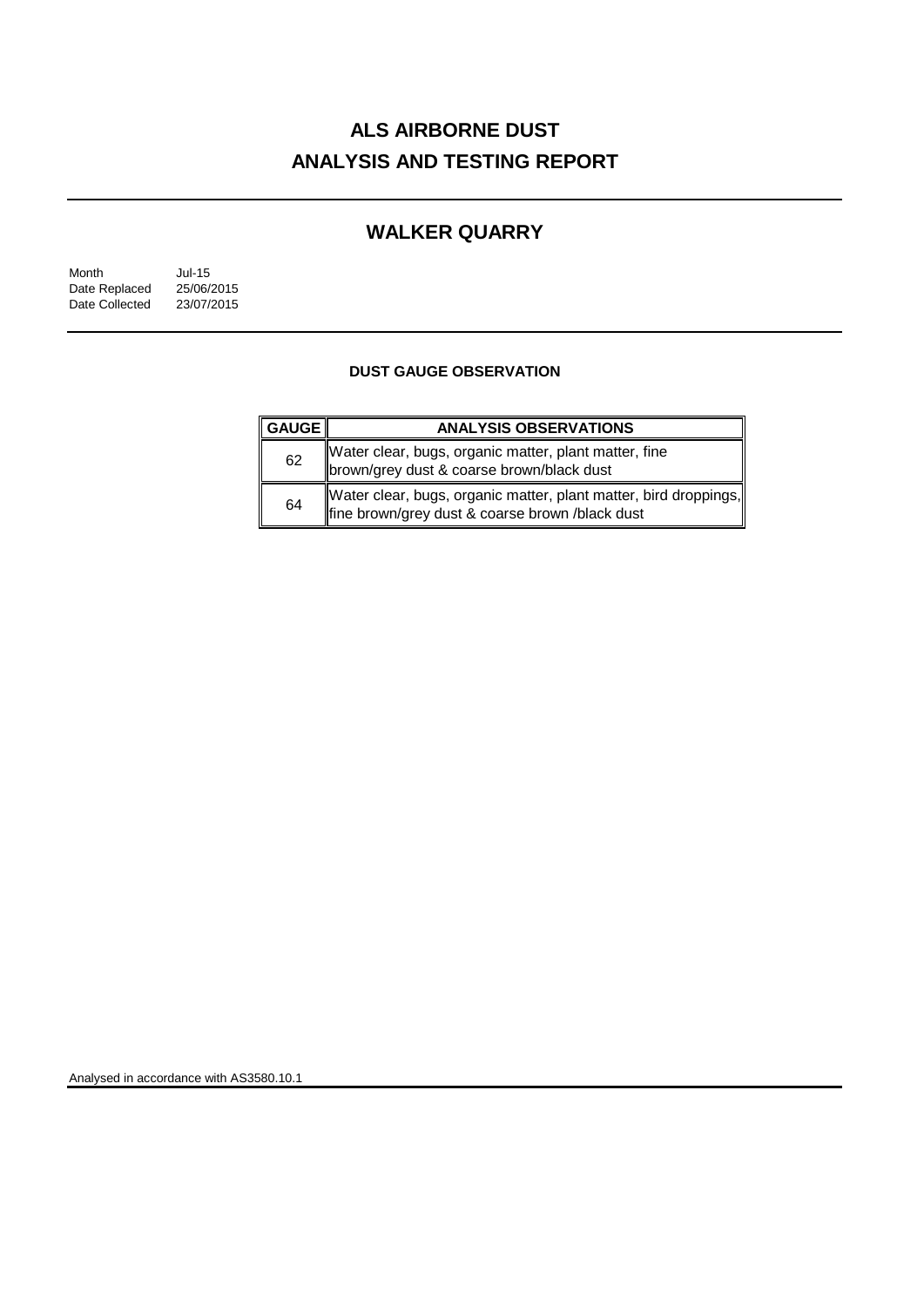# **ALS WATER ANALYSIS AND TESTING REPORT**

# **WALKER QUARRY**

|                                                 | <b>Units</b> |                               |                  |
|-------------------------------------------------|--------------|-------------------------------|------------------|
| ALS Sydney Report No.                           |              |                               |                  |
| Date of Sample                                  |              | 23/07/2015                    |                  |
| Site Reference                                  |              | Dam 1                         | Dam <sub>2</sub> |
| Sampled by                                      |              | N. McMillan & J. Featherstone |                  |
| <b>General Comments/</b><br><b>Observations</b> |              | No Discharge                  | No Discharge     |
| Time                                            | 24 Hr        | 9:05                          | 9:05             |
| Temperature                                     | °C           |                               |                  |
| pH                                              | pH Units     |                               |                  |
| <b>Electrical Conductivity</b>                  | $\mu$ S/cm   |                               |                  |
| <b>Total Suspended Solids</b>                   | mg/L         |                               |                  |
| Sulphur Sulphate (SO4)                          | mg/L         |                               |                  |
| Oil & Grease                                    | mg/L         |                               |                  |